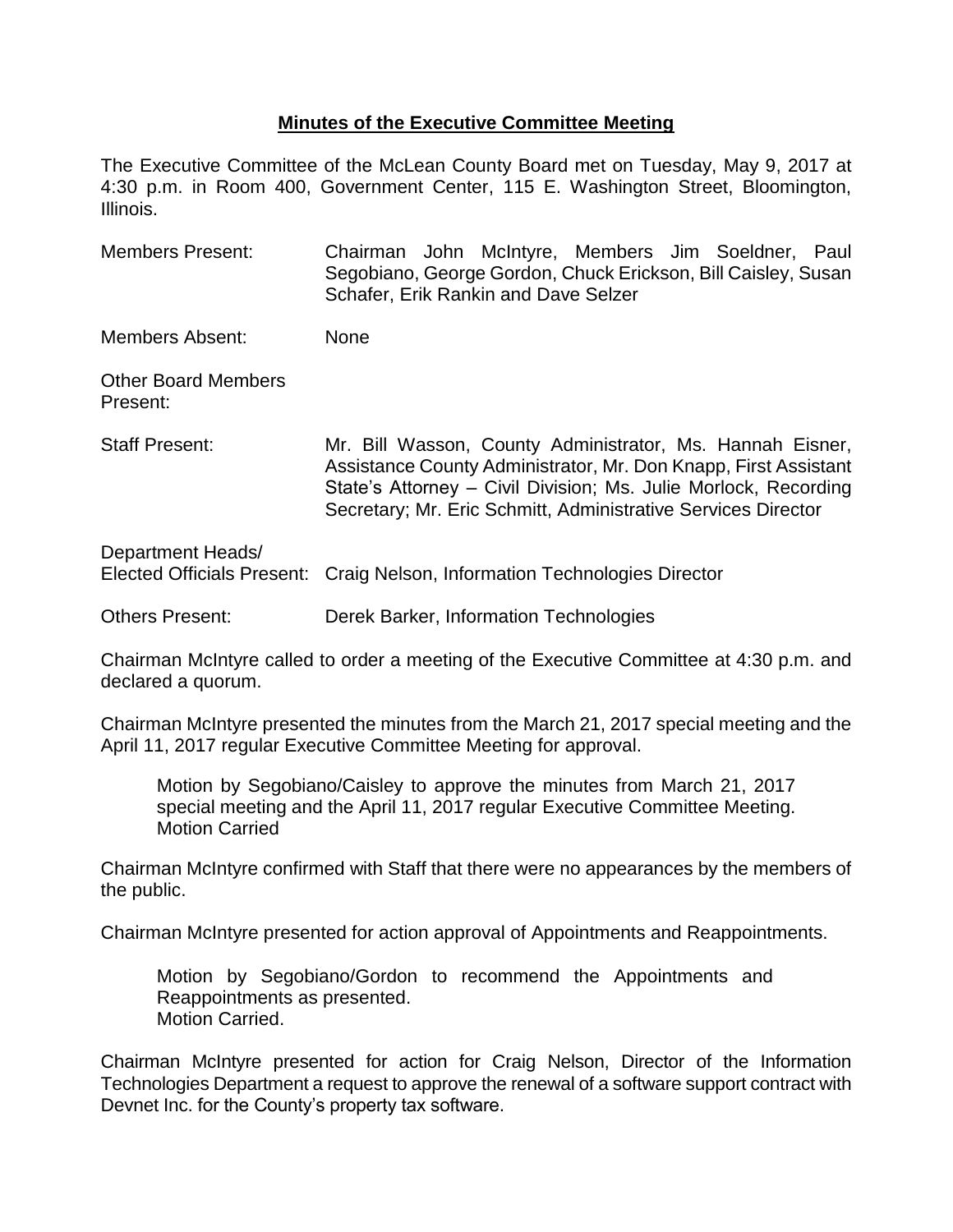Executive Committee Minutes May 9, 2017 Page **2** of **8**

> Motion by Caisley/Schafer to recommend approval of the renewal of a software support contract with Devnet Inc. for the County's property tax software Motion Carried.

Chairman McIntyre presented for action for Mr. Nelson, a request to approve an agreement for the purchase of the Human Resources module with Civic Plus.

Motion by Gordon/Selzer to recommend approval of an agreement for the purchase of the Human Resources module with Civic Plus. Motion Carried.

Chairman McIntyre presented for action for Mr. Nelson, a request to approve an Agency Partner Agreement with Central Illinois CoC HMIS Program Lead Agency, PATH.

Motion by Schafer/Soeldner to recommend approval of an Agency Partner Agreement with Central Illinois CoC HMIS Program Lead Agency, PATH. Motion Carried.

Chairman McIntyre presented for action for Mr. Nelson, a request to enter into the HMIS User Agreement

Motion by Segobiano/Schafer to recommend approval of request to enter into the HMIS User Agreement. Motion Carried.

Chairman McIntyre presented for action for Mr. Nelson, a request to approve Service Order with CIRBIN for a new Law Enforcement Agency Data System.

Motion by Caisley/Gordon to recommend approval Service Order with CIRBIN for a new Law Enforcement Agency Data System. Motion Carried.

Chairman McIntyre presented for action for Mr. Nelson, a request to approve an agreement with Scarfe Consulting for assistance with GIS.

Motion by Schafer/Selzer to recommend approval of an agreement with Scarfe Consulting for assistance with GIS. Motion Carried.

Chairman McIntyre indicated that Mr. Nelson also included in the packet a general information report and asked the Committee members if they had any question; hearing none, he thanked Mr. Nelson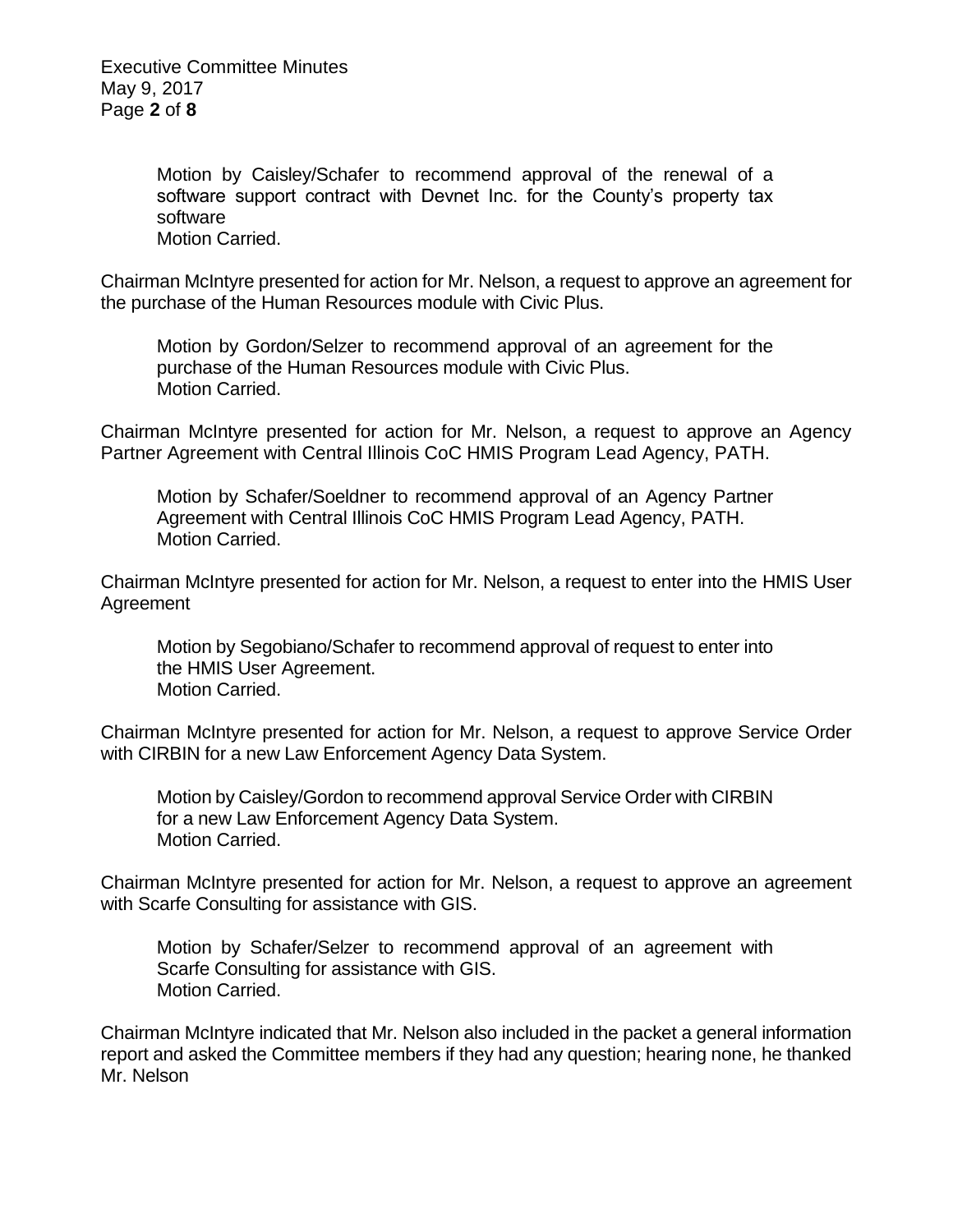Executive Committee Minutes May 9, 2017 Page **3** of **8**

Ms. Susan Schafer, Chairman of the Health Committee presented for action a request to approve Medline Healthcare Corporate Sales Supply and Program Agreement between McLean County and MedCal Sales, L.L.C. for the McLean County Nursing Home

Motion by Schafer/Gordon to recommend approval of Medline Healthcare Corporate Sales Supply and Program Agreement between McLean County and MedCal Sales, L.L.C. for the McLean County Nursing Home Motion Carried.

Ms. Schafer presented for action a request to approve an Ordinance Setting Reimbursement for the Cost of Medical and Hospital Services Provided to Prisoners in the Custody of the McLean County Sheriff at the Illinois Department of Public Aid's Rates for Medical Assistance – Sheriff. Mr. Caisley asked if rates cover the actual expenses. Ms. Schafer confirmed they did not. Ms. Schafer indicated this would be a lower price for the County to pay.

Motion by Schafer/Segobiano to recommend approval an Ordinance Setting Reimbursement for the Cost of Medical and Hospital Services Provided to Prisoners in the Custody of the McLean County Sheriff at the Illinois Department of Public Aid's Rates for Medical Assistance – Sheriff Motion Carried.

Ms. Schafer indicated they had no further items and no further items for the Board next week. Chairman McIntyre asked if there were any questions for Chairman Schafer or the Health Committee; hearing none, he moved on to the Land Use and Development Committee.

Mr. Chuck Erickson, Chairman of the Land Use and Development Committee presented for action a request to approve a resolution and grant agreement with the Illinois Housing Development Authority to assist with the maintenance and demolition of abandoned residential property in the unincorporated area of McLean County. Mr. Segobiano asked if this is the same Federal program that is being utilized by Bloomington/Normal. Mr. Wasson indicated that this is State Funding that is being utilized for the unincorporated areas of McLean County. Mr. Gordon asked what prompted seeking this funding. Mr. Wasson stated that both members of District 1 have expressed concerns about some unincorporated villages in District 1. Mr. Soeldner asked how the money would be requested. Mr. Wasson indicated this is an enforcement action to be utilized on abandoned; residential properties with the goal to have them demolished so they are no longer a safety concern. Mr. Caisley asked if we get a lien against the property. Mr. Erickson confirmed that we do get a lien against the property so that we can attempt to get money spent on demolition back. Mr. Segobiano asked if there would be a bidding process for the demolition. Mr. Wasson indicated it would be a public works project and bids would be through Building and Zoning and under the oversight of the Land Use Committee. Mr. Erickson indicated that Committee discussed and asked those questions in committee and were given answers by Mr. Phil Dick.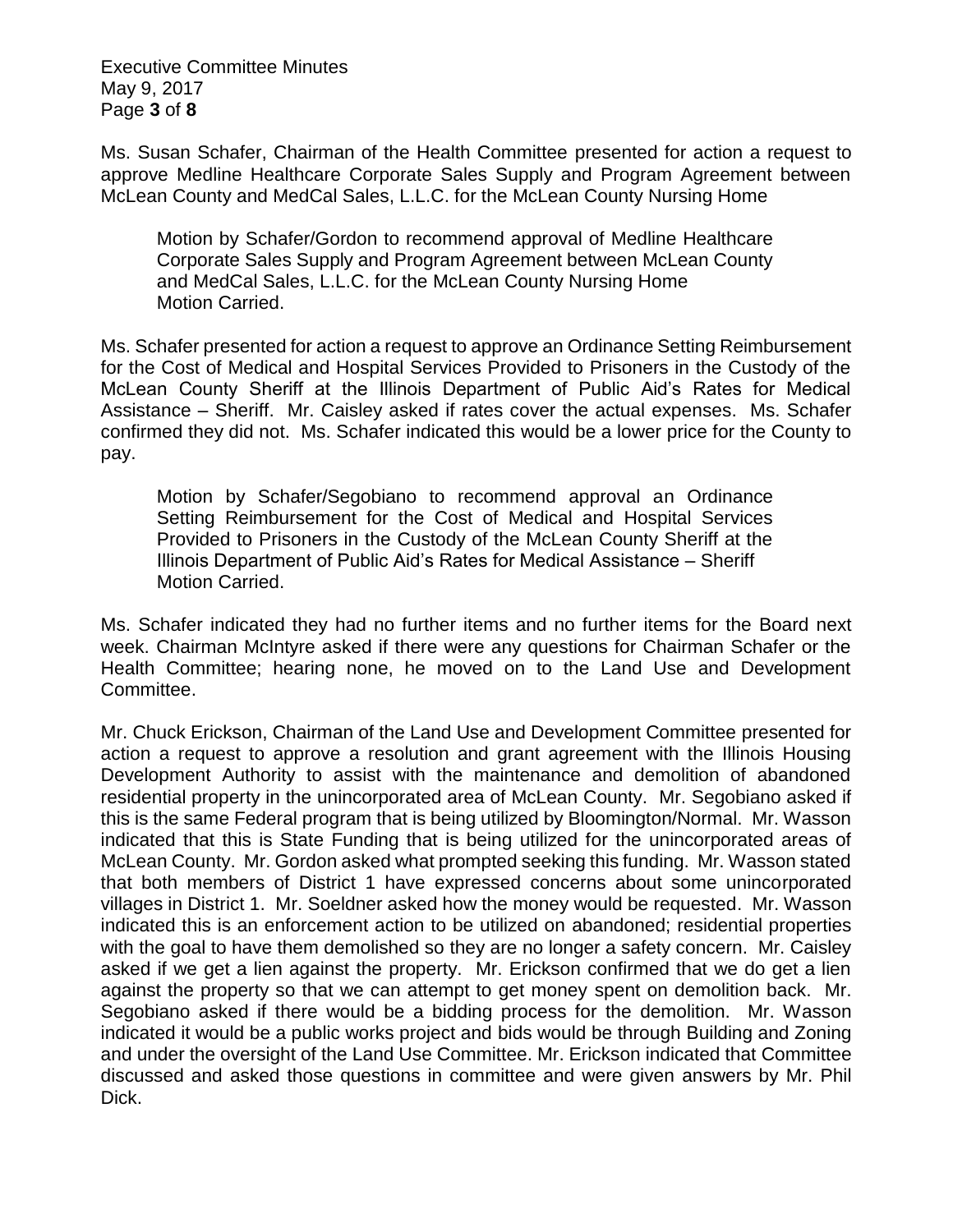Motion by Erickson/Segobiano to recommend approval of a resolution and grant agreement with the Illinois Housing Development Authority to assist with the maintenance and demolition of abandoned residential property in the unincorporated area of McLean County. Motion Carried.

Mr. Erickson indicated he had nothing further to present for action before the Committee, and no additional items for the Board next week. Chairman McIntyre asked if there were any questions for Chairman Erickson or the Land Use and Development Committee; hearing none, he moved to the Transportation Committee.

Mr. William Caisley, Chairman of the Transportation Committee removed the action item from the agenda and indicated the Committee would be getting further information on the item before bringing it forward for action. He indicated they would have items to come to the Board next week. Chairman McIntyre asked if there were any questions for Mr. Caisley. Mr. Erickson asked for an update on Towanda Barnes and Ireland Grove Road project. Mr. Caisley indicated that it was discussed in Committee. Mr. Wasson indicated they are working with the City Manager's office, the City Engineer and County Highway Department to evaluate options so a recommendation could be brought to the Committee. Mr. Segobiano asked that County roads and bridges be taken into account when we look at the funding set aside for this project and make sure it is not needed for other County road projects before this project. Chairman McIntyre asked if there were further questions; hearing none, he thanked Mr. Caisley.

Mr. Paul Segobiano, Chairman of the Property Committee indicated they had nothing for the Committee, but would have one item next week for the Board's consideration. Chairman McIntyre asked if there were any questions for Mr. Segobiano and the Property Committee; hearing none, he thanked Mr. Segobiano.

Mr. George Gordon, Chairman of the Justice Committee presented for action a request to approve an Intergovernmental Agreement between Illinois Department of Healthcare and Family Services and McLean County Circuit Clerk.

Motion by Gordon/Segobiano to recommend approval of an Intergovernmental Agreement between Illinois Department of Healthcare and Family Services and McLean County Circuit Clerk Motion Carried.

Mr. Gordon presented for action a request to approve Renewal and Amendment of IV-D Intergovernmental Agreement between Department of Healthcare and Family Services and McLean County State's Attorney.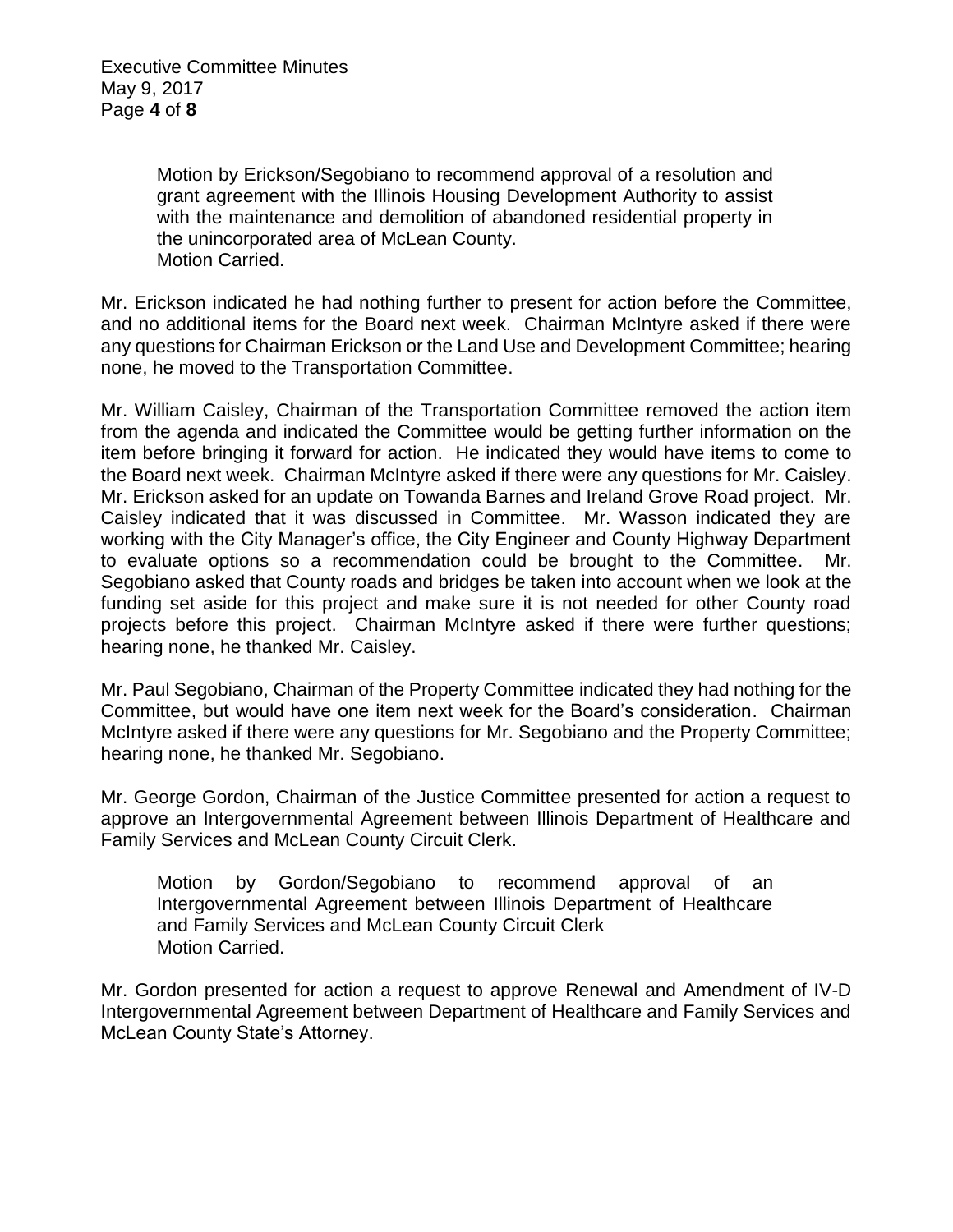Motion by Gordon/Schafer to recommend approval Renewal and Amendment of IV-D Intergovernmental Agreement between Department of Healthcare and Family Services and McLean County State's Attorney. Motion Carried.

Mr. Gordon presented for action a request to approve an Emergency Appropriation Ordinance Amending the McLean County Fiscal Year 2017 Combined Annual Appropriation and Budget Ordinance for Fund 452 Metcom.

Motion by Gordon/Erickson to recommend approval of an Emergency Appropriation Ordinance Amending the McLean County Fiscal Year 2017 Combined Annual Appropriation and Budget Ordinance for Fund 452 Metcom. Motion Carried.

Chairman Gordon indicated that the Committee would have additional items to present to the Board next week. Chairman McIntyre asked if there were any questions for Chairman Gordon and the Justice Committee; hearing none, he moved to the County Administrator.

Chairman Selzer presented a number of Intergovernmental Agreements between Animal Control and various municipalities including the: Village of Anchor, Village of Arrowsmith, Village of Bellflower, Village of Carlock, City of Chenoa, Village of Colfax, Village of Cooksville, Village of Danvers, Village of Downs, Village of Ellsworth, Village of Gridley, Village of Heyworth, Village of Hudson, City of LeRoy, City of Lexington, Village of McLean, Village of Saybrook, Village of Stanford, and Village of Towanda and asked that they be considered together. Mr. Caisley asked about contracts with City of Bloomington and Town of Normal. Mr. Wasson indicated that those are separate contracts, which have already been approved that provide for both control center and Warden Services.

Motion by Selzer/Segobiano to recommend approval of Intergovernmental agreements between Animal Control and Village of Anchor, Village of Arrowsmith, Village of Bellflower, Village of Carlock, City of Chenoa, Village of Colfax, Village of Cooksville, Village of Danvers, Village of Downs, Village of Ellsworth, Village of Gridley, Village of Heyworth, Village of Hudson, City of LeRoy, City of Lexington, Village of McLean, Village of Saybrook, Village of Stanford, and Village of Towanda Motion Carried.

Mr. Selzer presented for action a request to approve a Resolution Establishing the Budget Policy for Fiscal Year 2018. Mr. Erickson pointed out the change in section 2.1B that memorializes what already takes place by adding "after meeting with Department Heads",. Ms. Schafer indicated that she understood not being able to put in a certain percentage number for special revenue fund balance, but asked that if in the future wording could be updated regarding special funds as she felt the terms "minimum level" was too vague. Mr.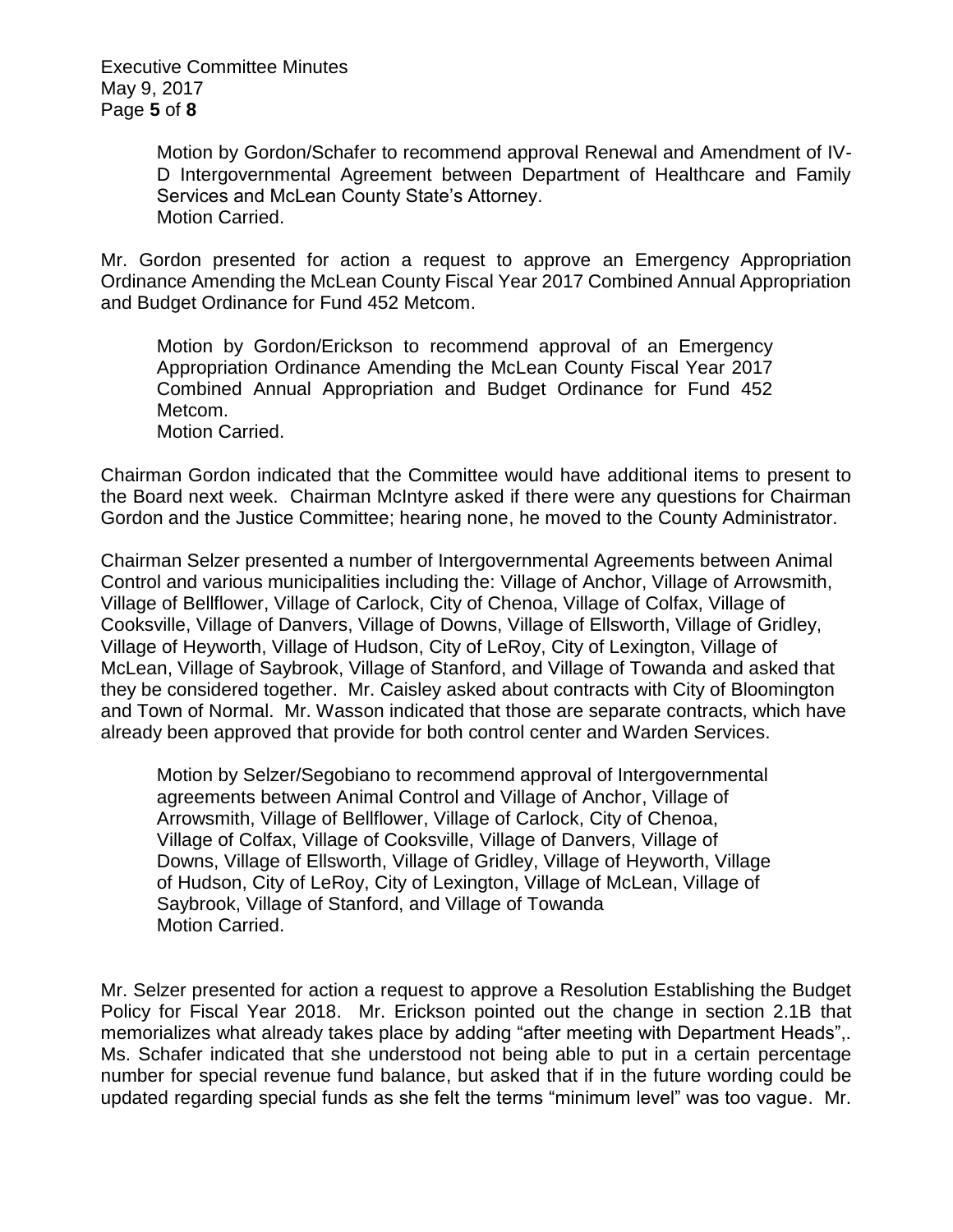Executive Committee Minutes May 9, 2017 Page **6** of **8**

Segobiano indicated that our budget system works well because of the working relationship the Administrator has with the Department Heads and the process we have set up. He indicated that he did not want to see the process made harder for the Administrator. Mr. Wasson indicated they had agreed with the Committee to provide justifications to the Committees for their review this year as part of the process. Mr. Gordon asked Mr. Wasson to confirm that the justifications would be placed on file with the oversight committees. Mr. Wasson confirmed that analysis and justifications would be provided to the oversight committees during this budget cycle, but there was no formal change in policy. Mr. Selzer indicated that he had similar thoughts and suggested that wording could be added that the unencumbered special fund balances be reviewed and approved on an annual basis by the oversight committee. Ms. Schafer agreed that maybe the word "approved" could be added. Ms. Schafer asked if they could amend it to add the language "and approve". Mr. Wasson suggested that the Committees, through the budget process, approve or disapprove the unencumbered fund balance number that is included in the revenue portion of special revenue funds. Mr. Caisley stated he felt we should leave it to the discretion of the Committees. Mr. Soeldner stated that we already do this now with each Committee but it is important that we recognize that is done in this process. Mr. Segobiano stated that a lot of work that goes into this and the Finance Committee discussed and reviewed at their meeting and we should respect that work. He suggested that if there are questions they should be directed to that Committee. Mr. Gordon asked who the analysis is directed to that is referred to in 3.1(D). Mr. Wasson stated that analysis is directed to the Administrator's office. Mr. McIntyre suggested moving this forward at this time and if Ms. Schafer wanted to propose a change in language at the full Board she could do that.

Ms. Schafer asked that wording be added regarding personnel so that when grants go away then positions go away. Mr. Selzer asked if we do that as part of accepting the Grant. Mr. Segobiano stated that it is the prerogative of the Committee to keep the program or position even when the grant funding is terminated. Mr. Wasson said that section 2.3(A) "Intergovernmental Revenue" addresses grant funding and limits funding of positions through Grant Funding. Mr. Erickson asked if the grant or the county budget policy is the legally controlling document. Mr. Knapp stated that he does not believe either controls, because we are an "at will" State and employment could be terminated at any time. Mr. Selzer asked if there was a grant employee classification. Mr. Wasson stated that positions are specific to those grant positions but employees are not classified. Mr. McIntyre asked if Ms. Schafer was proposing language. Ms. Schafer indicated that she was not.

Motion by Selzer/Soeldner to recommend approval of Resolution Establishing the Budget Policy for Fiscal Year 2018. Motion Carried.

Mr. Selzer presented for action a request to approve Schedule A which is the Calendar for Preparation of the Fiscal year 2018 Budget, Five Year Capital Improvement Budget, and Recommend Three Year Budget.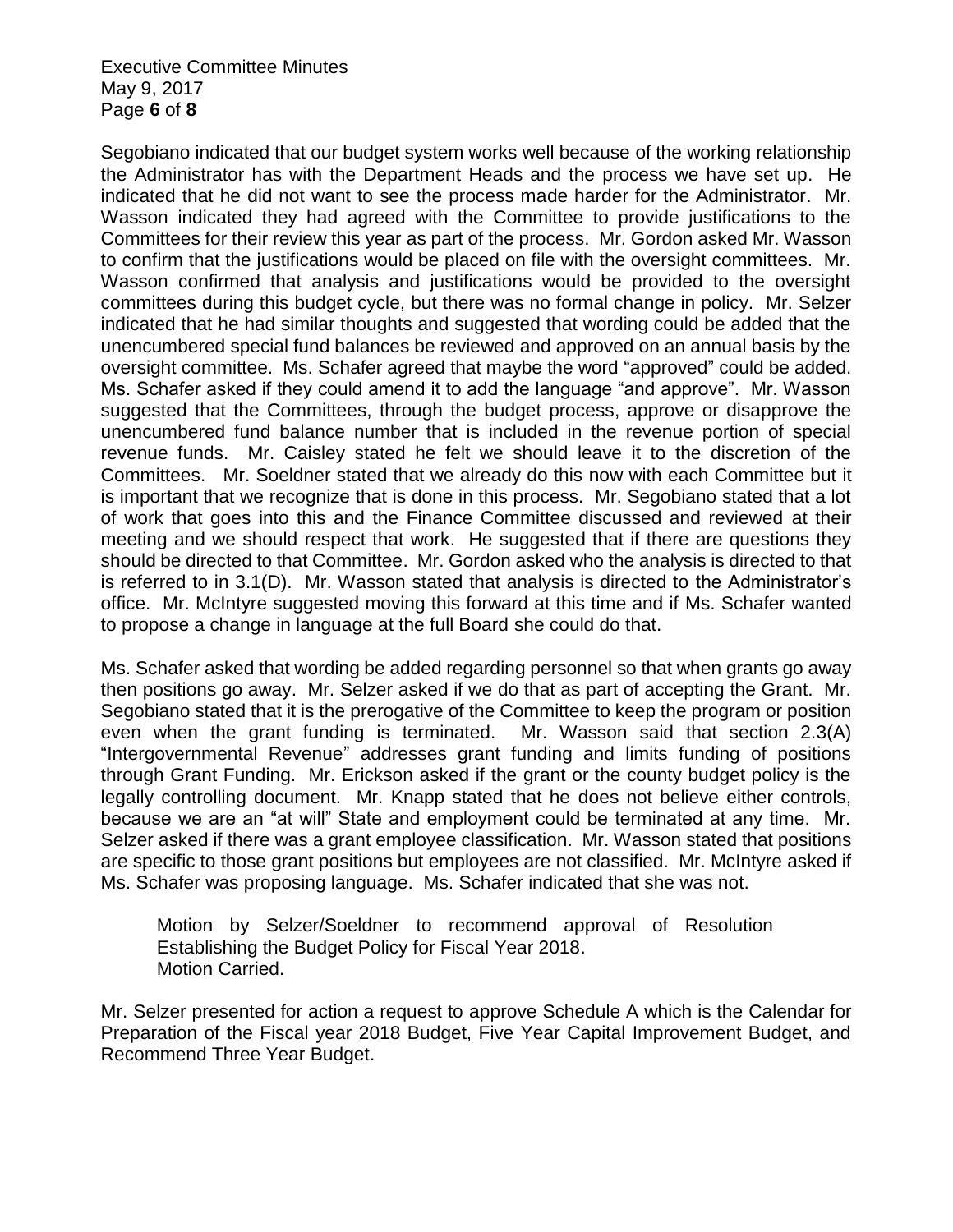Executive Committee Minutes May 9, 2017 Page **7** of **8**

> Motion by Selzer/Segobiano to recommend approval of Schedule A – the Calendar for Preparation of the Fiscal year 2018 Budget, Five Year Capital Improvement Budget, and Recommend Three Year Budget Motion Carried.

Chairman Selzer indicated the Committee would have an additional item for the Board to consider next week. Chairman McIntyre asked if the Committee had any questions for Mr. Selzer or the Finance Committee; hearing none, he thanked Mr. Selzer.

Mr. Wasson presented for action a request to approve an Emergency Appropriation Ordinance amending the McLean County Fiscal Year 2017 Combined Annual Appropriation and Budget Ordinance for the General Fund 0001, County Board 0001. He indicated this is to acknowledge receipt of the Bureau of Justice/Justice Assistance Mental Health Collaboration Grant. He indicated that we are beginning to perform training programs under that grant so we need to reflect the revenue and the expenditure items.

Motion by Schafer/Selzer to recommend approval of an Emergency Appropriation Ordinance amending the McLean County Fiscal Year 2017 Combined Annual Appropriation and Budget Ordinance for the General Fund 0001, County Board 0001 Motion Carried.

Mr. Wasson presented information on the Employee Activities Report. Chairman McIntyre asked if anyone had any questions for the County Administrator; hearing none, he thanked Mr. Wasson.

Chairman McIntyre asked if there were any other items. Mr. Segobiano urged members to go to Administration with questions on items on agendas or contained in packets outside of Committee meetings. Mr. Soeldner congratulated Staff and the Chairman on the groundbreaking ceremony and reminded Committee members that they CDAP Sub Committee would meet tomorrow on May 10<sup>th</sup> at 3:30.

Mr. McIntyre told the Committee he had asked Administration to look at options for streaming the County Board meetings and asked Mr. Wasson to present information. Mr. Wasson indicated they had solicited quotes from several entities in the community to provide for web streaming the County Board meetings and went over the proposal which Information Technologies was recommending and the cost of that proposal. Mr. McIntyre stated he was recommending moving forward on this, but wanted to get the consensus of the Committee before suggesting that something be brought to stand-up for approval. Mr. Selzer supported the proposal, but asked if there is a way to see how many people watch. Mr. Derek Barker indicated that there are analytics to indicate how many have viewed. He also indicated that the cost includes someone operating the cameras at the meeting. Mr. Segobiano indicated that he supported this, but cautioned that he felt Rules needed to be put in place regarding procedures of live meetings. Chairman McIntyre indicated it would put pressure on the Chairman to maintain decorum. Mr. McIntyre asked if people would be able to view meetings